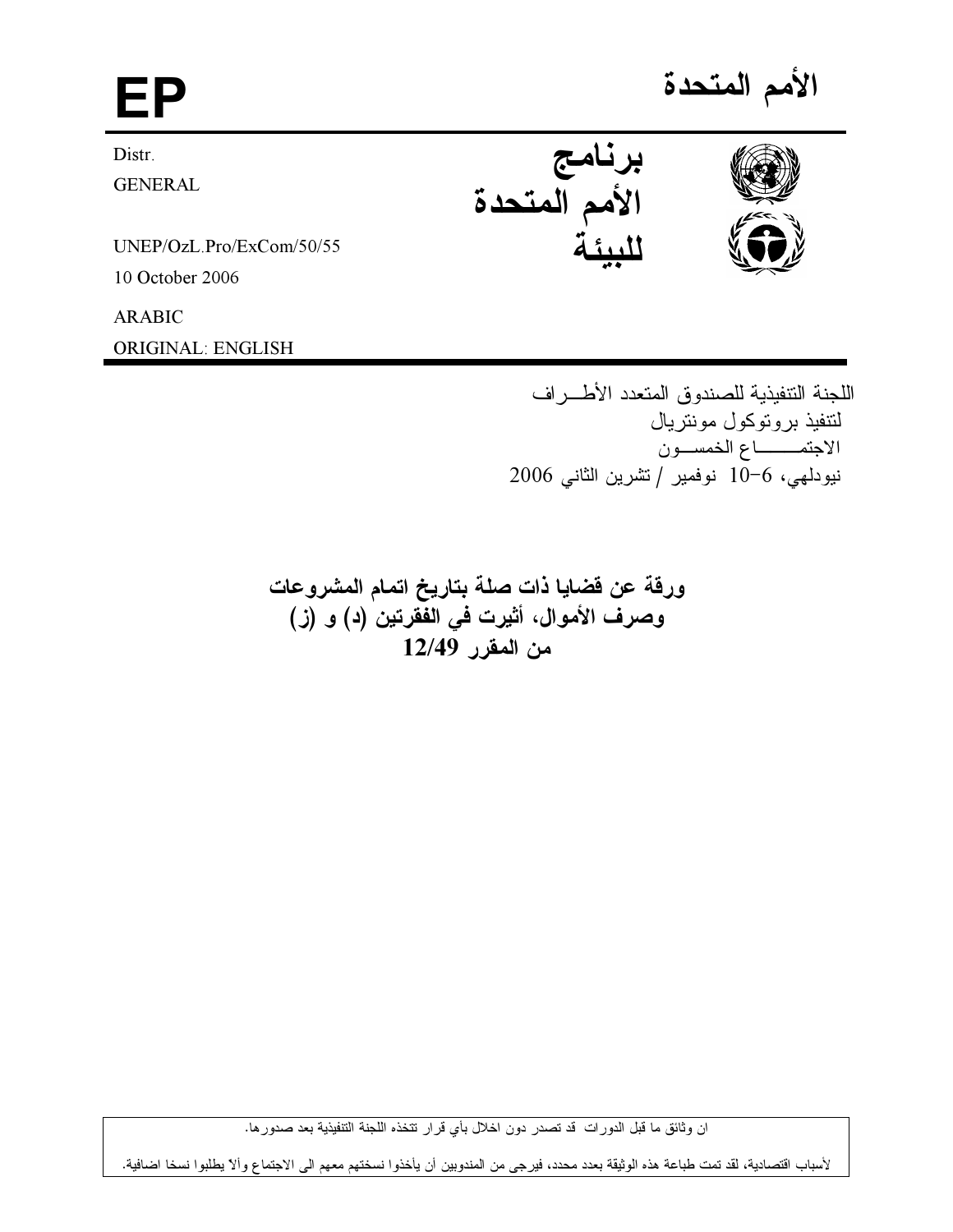ي اجتماعها التاسع والاربعين وخلال النظر في التقرير المرحلي من البنك الدولي، قررت اللجنة التنفيذية  $-1$ ما يلي:

- (ب) "ان تطلب إلى البنك الدولي تحديد مواعيد الإتمام بحسب إنجاز النشاطات المرتبطة بالشرائح السنوية وتقديم هذه المواعيد إلى اللجنة التنفيذية للموافقة عليها في اجتماعها الخمسين وذلك بالنسبة للشر ائح السنوية التي يتبقى فيها تمويل يجب صرفه؛
- (ز ) ان تطلب إلى البنك الدولي ان يقوم في تقاريره المرحلية في المستقبل بالإبلاغ عن صرف الاموال المخصصة لاتفاقات الإزالة المتعددة السنوات، وخصوصا في الصين، بحسب تعريف المبالغ المنصرفة في المبادئ التوجيهية للتقارير المرحلية والتي يجب ان تكون ايضاً اساساً لتقديم التقارير عن كافة المشاريع؛
- (ح) ان تطلب إلى الامانة ان تقوم، بالتعاون مع الوكالات المنقذة، بإعداد ورقة لتقديمها إلى الاجتماع الخمسين للجنة التنفيذية حول المسائل الواردة في الفقر تين الفر عيتين (ب) و (ز) اعلام" (المقرر .(12/49

2− تتناول هذه الورقة الطلب الوارد في المقرر 12/49 المذكور أعلاه وتختتم بتوصيات مقدمة لنظر اللجنة التنفيذية.

## مواعيدالإتمام

3— إن البنك الدولي هو الوكالة المنفذة الوحيدة التي لم تمتثل لأحكام المقرر 50/47(ب)(2) فيما يتعلق بمواعيد الإتمام التي تعكس إتمام الأنشطة، وطلب منه بموّجب المقرر 12/49 (ب) تقديم مواعيد الإتمام بالنسبة للشرائح السنوية. وتستخدم مواعيد الإتمام المقدمة من الوكالات المنفذة الاخرى في النظم الحالية لرصد المشاريع و الاتفاقات المتأخر ة.

4<sup>—</sup> قدم البنك مواعيد الإتمام إلى أمانة الصندوق كما ترد في المرفق الأول. واقترح البنك السنتين 2009 و 2010 كمواعيد إتمام للشرائح المتبقية البالغ عددها 55 شريحة التي إما كانت جارية وإما أعيد تصنيفها كشرائح جارية وفقا للمقرر 12/49(ب)، وكذلك سنة 2012 كموعد إتمام مشروع بروميد الميثيل في تايلند. ووفقا للبنك، فإن المواعيد الجديدة المقدمة هي أفضل تقدير لمواعيد إتمام هذه الشرائح تمشيا مع المقرر 50/47، مع مراعاة أن الانشطة التي تشملها الشرائح غالبا ما نتداخل، او نكون هي نفسها في بعض الحالات، او يمكن تعديلها اثناء التنفيذ من خلال بنّد المرونة في الاتفاق. ومن المقرر أن تكوّن جميع مواعيد الإتمام المقترحة هي السنتين 2010 و 2011، فيما عدا إثنين. ۖ وسيجعل ذلك من الصعب رصد هذه المشاريع قبل مواعيد الإتمام في سنة 2010 أو سنة 2011 عندما يكون الأوان قد فات لاتخاذ أي إجر اءات لتسهيل التنفيذ.

5- إن مواعيد الإتمام المقترحة لن تسهل التنفيذ الفعلي للمقرر 50/47(ب)(2)، لأنه من المرجح ألا تكون مفيدة لبدء رصد إضافي للاتفاقات التي تعاني من صعوبات حتى سنة 2010 أو بعد هذه السنة. وعلاوة على ذلك، فبدون تقارير إضافية عن الاتفاقات التي تعاني من صعوبات، فإن عدد التقارير المرحلية المقدمة بخصوص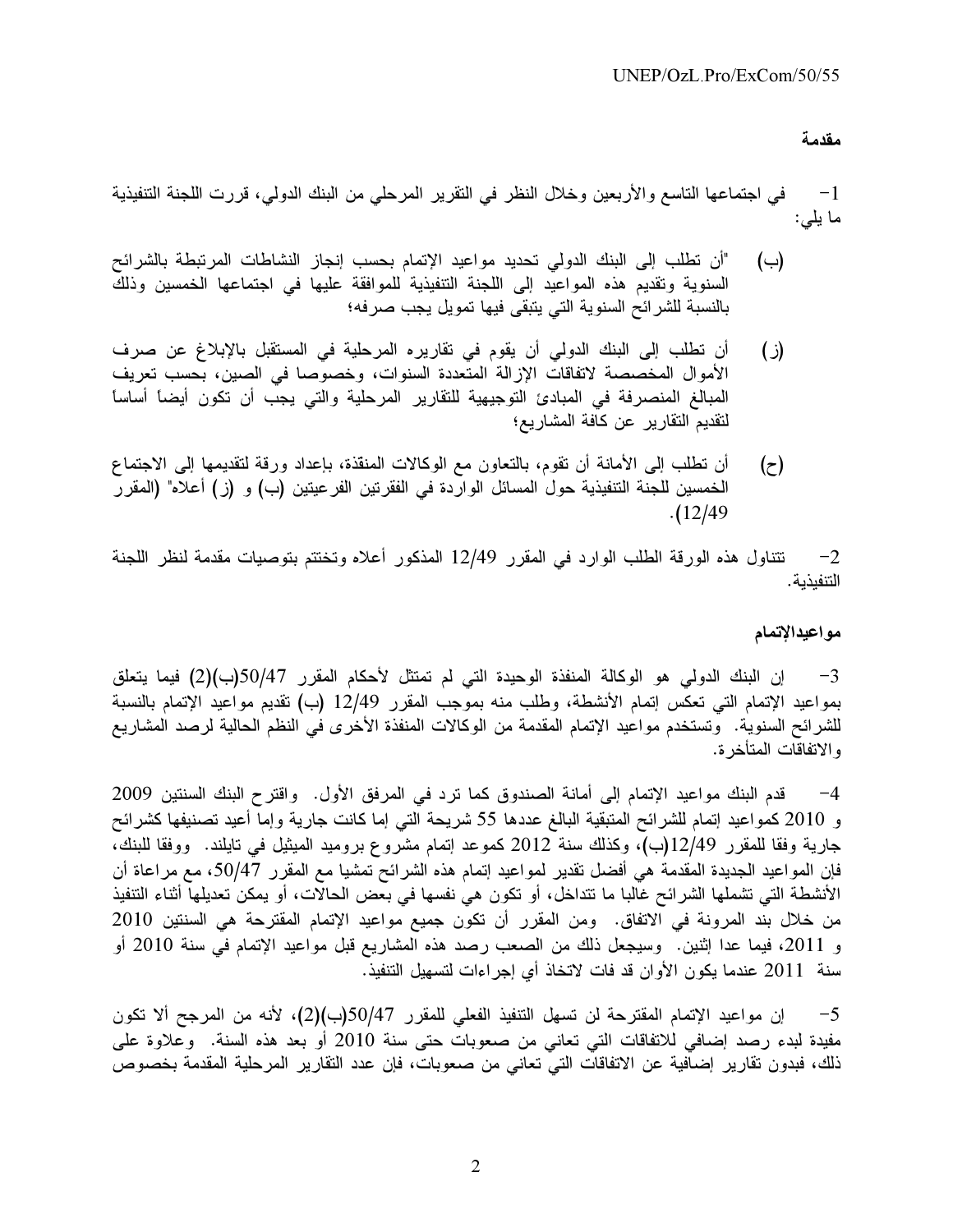اتفاقات البنك سينخفض إلى تقريرين أو ثلاثة تقارير كحد أقصى طوال مدة الاتفاقات التي يحين موعد إتمامها في 2009 و 2010.

وفي نقريره إلى الأمانة حول هذه القضية، أعاد البنك الدولي التأكيد على الموقف الذي نمسك به منذ بدء  $-6$ الاتفاقات المتعددة السنوات، وهو أن مواعيد إتمام الشرائح السنوية ينبغي أن تكون عند بلوغ البلد هدف الأداء المتفق عليه مع اللجنة التنفيذية. وبوجه عام، تعتبر الوكالات المنفذة الشَّرائح الفردية إضافاتٌ لمنح التمويل من أجل التنفيذ الشامل لخطة القطاع أو الخطة الوطنية مقابل تحقيق الأهداف المقررة من استهلاك وإنتاج المواد المستنفدة للأوزون. وتتمسك الأمانة بموقفها المعتمد في المقرر 50/47(ب)(2)، والذي يتم تنفيذه من جانب الوكالات المنفذة الأخرى، ومفاده أن أدوات الرصد يمكن استعمالها لمساعدة الوكالات والبلدان في إزالة العوائق التي تعتر ض تنفيذ الأنشطة في الاتفاقات المتعددة السنوات.

> ويجب ملاحظة أن اللجنة التنفيذية قررت أيضا في اجتماعها التاسع والأربعين ما يلي:  $-7$

"أن تطلب إلى أمانة الصندوق، بالتعاون مع الوكالات الثنائية و المتعددة الأطراف، أن تضع استمارة ملائمة للإبلاغ تتعلَّق بتقييم التقدم المحرز في برامج العمل السنوية، على نحو يلخص جداول مسح شامل معياري للمعلومات المطلوبة في المقرر 50/47، بغرض تبسيط ونرشيد متطلبات الإبلاغ الشاملة وتقديم تقرير إلى الاجتماع الحادي والخمسين للجنة التنفيذية..." (المقرر 6/49(ه)).

وفي تقريرها إلى الاجتماع الحادي والخمسين، فإن أمانة الصندوق والوكالات المنفذة قد تتناول أيضا نهجا  $-8$ إبتكارية لرصد التأخير ات في الاتفاقات المتعددة السنوات التي تعاني من صعوبات في التنفيذ.

## تعريف الأموال المصروفة

بدأ العمل بالنظام الحالي لتسجيل الأموال المصروفة بدلا من الالتزامات أو المصروفات على أساس  $-9$ مسألة أثار ها البنك الدولمي حول مقارنة بياناته مع بيانات الوكالات الأخرى. وفي اجتماعها العشرين، قررت اللجنة التنفيذية ما يلي، بعد ملاحظة أن مشاكل المقارنة حدثت عندما أبلغ البنك الدولمي عن أموال مصروفة كمصروفات فعلية، بينما أبلغت عنها وكالات الأمم المتحدة الثلاث كمصروفات فعلية زائد التزامات:

"أن تكون "الأموال المصروفة"، كما تبلغ عنها التقارير المرحلية للوكالات المنفذة إلى اللجنة التنفيذية، هي مصروفات مسجلة فعلية، ولا تشمل النزامات لم يتم تصفيتها" (المقرر 13/20(أ)).

وأفاد البنك الدولمي أمانة الصندوق أن الأموال المبلغ عنها كأموال مصروفة للاتفاقات المتعددة السنوات  $-10$ في الصين كانت الأموال المحولة إلى ذلك البلد وفقا للمعايير الثابتة لصرف الأموال ووفقا لمتطلبات الإبلاغ من جانب البنك الدولمي في الاتفاقات المتعددة السنوات بين الصين واللجنة التنفيذية، بدلا من النفقات الفعلية المصروفة إلى المستفيدين الماليين حسبما ينص عليه المقرر 13/20(أ). وكانت النحويلات من وكالة ما إلى بلد ما من أجل التتفيذ الوطني سمة من سمات الصندوق المتعدد الأطراف منذ إنشائه في عام 1991، ولكنها لم تسجل قط كأموال مصر وفة إلا عند صرف آخر دفعة من التكاليف الفعلية المتكبدة.

11 – أشار البنك الدولي إلى أن الاتفاقات المعتمدة من اللجنة التنفيذية لم تلزم تحديدا بالإبلاغ عن المبالغ المصروفة وفقا للمقرر 13/20(أ)، بل نصت بدلا من ذلك على ترتيبات صرف الأموال للاتفاق وفقا لأهداف الأداء المتفق عليها. وأفاد البنك الدولي أنه يتشاور مع مستشاريه القانونيين بشأن أي تغييرات قد يحتاج إلى إدخالها من أجل الإبلاغ وفقا للمقرر 13/20(أ).